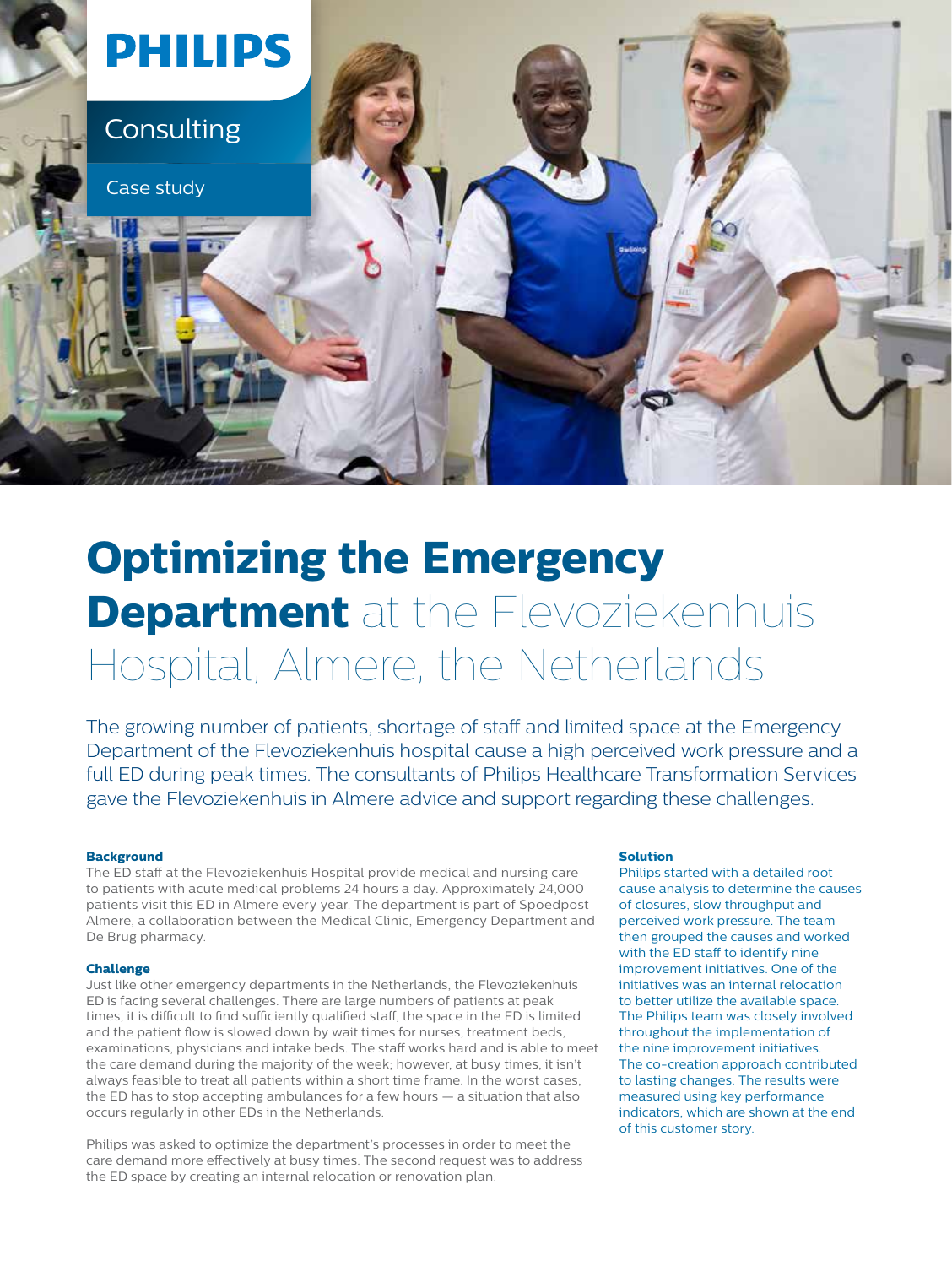

#### Project Approach

- 1. **Root cause analysis** based on quantitative data, observations and interviews
- 2. **Co-creation** with staff to identify improvement initiatives
- 3. **Implementation** of improvement initiatives
- 4. **Securing** of results and continuous improvement





The first step in improving the ED was to perform a thorough root cause analysis. During this phase, it was important to identify the core causes to prevent the symptoms from occurring. Information was collected from a number of sources: from the E.care information system, from interviews with ED staff and collaborating departments, and by observing work processes.

This analysis was the basis of a sustainable improvement strategy aimed at eliminating the main causes. The data was also used to determine the baselines for the key performance indicators, making it possible to measure the added value generated by the project after completion.

During the analysis, 109 causes were identified that, to varying extents, were contributing to the challenges faced by the ED. The causes were clustered into the following categories: Intake, Throughput, Transfer & Discharge, Patients, Staff, Space, Information and Role of the ED within the Hospital. Where possible, the causes were quantified. For example, it became clear that nonemergency follow-up patients or outpatients formed a significant group (over 5%) of those coming to the ED during business hours.

#### **Co-Creation for Improvement Initiatives**

Philips and the Flevoziekenhuis staff worked closely together on the second phase of the project. Using a cocreation approach with the ED staff, nine improvement initiatives were identified. Within each improvement initiative, appropriate solutions were defined, prioritized and further developed.

By involving staff in defining the solutions, we created a basis for change and ensured rapid implementation, laying the foundation for lasting improvement.

> **improvement of**  triage effectiveness

A stand-out initiative was to optimize the use of space. Philips Design experts helped to create a new design for the department to suit the work processes and number of employees required to work in each space.

### **'The Philips team constantly adapted with the department during the implementation phase.'**

ED Chairman Dr. F. Roodheuvel

#### **Implementation**

During the implementation phase, the improvement initiatives were rolled out. Philips Healthcare Consultants drafted a schedule and directly supervised the implementation of the short-term actions. The stakeholders worked together to prepare the long-term actions.

**Carrie** 

. . . . . . . .

 $777777$ 

One successful initiative was the introduction of the new role of Triage Assistant, in which a physician's assistant is given the responsibility to carry out several diagnostic tasks independently in the triage room. This means that Triage Nurses — of which there is a significant shortage — are relieved of work pressure and triage is performed faster. This solution was chosen from a range of options due to its feasibility and impact. Another example of a successful implementation initiative is the restructuring of the handover process. By matching these among physicians Ongoing assessment and fine-tuning are important to ensure continuous improvement, identify remaining bottlenecks and, if necessary, implement new solutions. For two months, the Philips team spent one day a week onsite to oversee this process before handing over to the team leader and department manager. Another two months later, the Philips team assessed all initiatives with the department once again, and this will remain a reoccurring item on the agenda during department meetings.

and nurses, maintaining a fixed structure and setting up a dedicated room, handovers now meet the predefined requirements. Setting up a new room was part of the relocation plan, which redistributed the functions of the existing rooms.

#### **Monitoring**



#### **Results\***

Three months after the improvement initiatives were implemented, the results were measured and compared against the baselines. The key results are:







**unnecessary referrals**

**in patient transfer 3 minutes1**